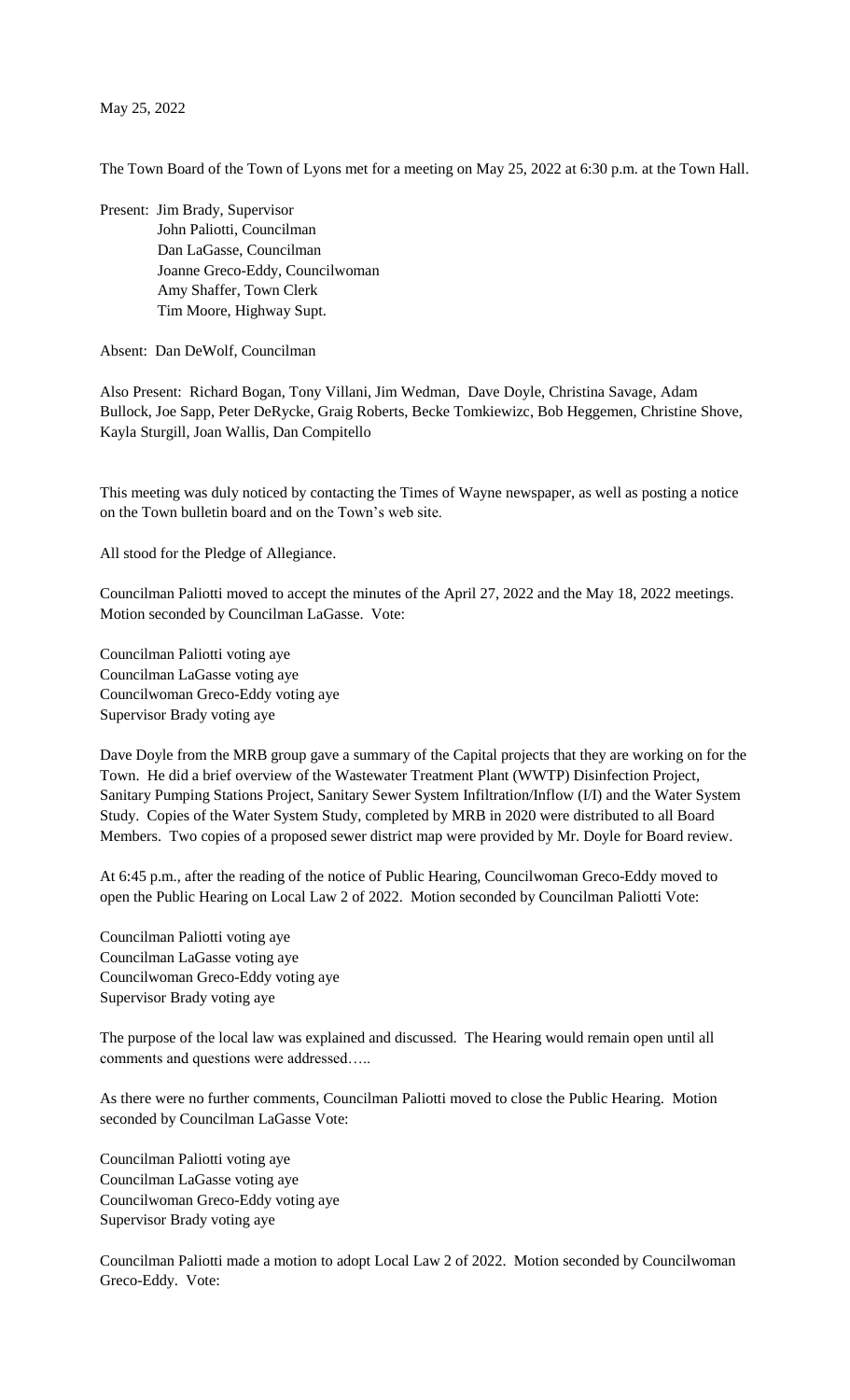Councilman Paliotti voting aye Councilman LaGasse voting aye Councilwoman Greco-Eddy voting aye Supervisor Brady voting aye

Dan Compitello from DRS (Delaware River Solar) wanted to thank the Board for allowing him to come speak at the workshop and to answer any questions that they may have about the proposed project. Mr. Compitello announced that DRS is withdrawing the Dunn Road solar project. DRS will be submitting a withdrawal letter to the Town.

Councilwoman Greco-Eddy made the declaration of intent for the Town Board to be lead agency for SEQR (Route 14 Solar project) in preference to the previous declaration by the Planning Board. Councilman LaGasse seconded. Vote:

Councilman Paliotti voting aye Councilman LaGasse voting aye Councilwoman Greco-Eddy voting aye Supervisor Brady voting aye

Mr. Bogan will send out the notifications for SEQR. The Town Board referred this project to the Wayne County Planning Board for review.

Graig Roberts of Family Promise was present to discuss their plans for the Holly Street property. It was determined that they would need to complete an application to submit to the Town Board for a variance.

Richard Bogan reviewed 1203 Model Local Law. Each local government should work with its attorney in preparation of local law that satisfies the minimum standards as there are some new state regulations. Mr. Bogan will work with Attorney Villani in relation to this to ensure that the town is compliant.

Councilman LaGasse made a motion to approve 2021 year end transfers. Motion seconded by Councilman Paliotti. Vote:

Councilman Paliotti voting aye Councilman LaGasse voting aye Councilwoman Greco-Eddy voting aye Supervisor Brady voting aye

Councilwoman Greco-Eddy moved to approve payment of General Fund vouchers #197 through #248 excluding voucher #233 in the amount of \$3.00 totaling \$87,156.39 Councilman LaGasse seconded the motion. Vote:

Councilman Paliotti voting aye Councilman LaGasse voting aye Councilwoman Greco-Eddy voting aye Supervisor Brady voting aye

A motion was made by Councilwoman Greco-Eddy to approve Highway Fund Vouchers #76 thru #91 totaling \$44,509.54. Motion seconded by Councilman LaGasse. Vote:

Councilman Paliotti voting aye Councilman LaGasse voting aye Councilwoman Greco-Eddy voting aye Supervisor Brady voting aye

Councilman LaGasse made a motion to enter into a 5 year lease agreement with Toshiba for the office copier. Councilwoman Greco-Eddy seconded. Vote:

Councilman Paliotti voting aye